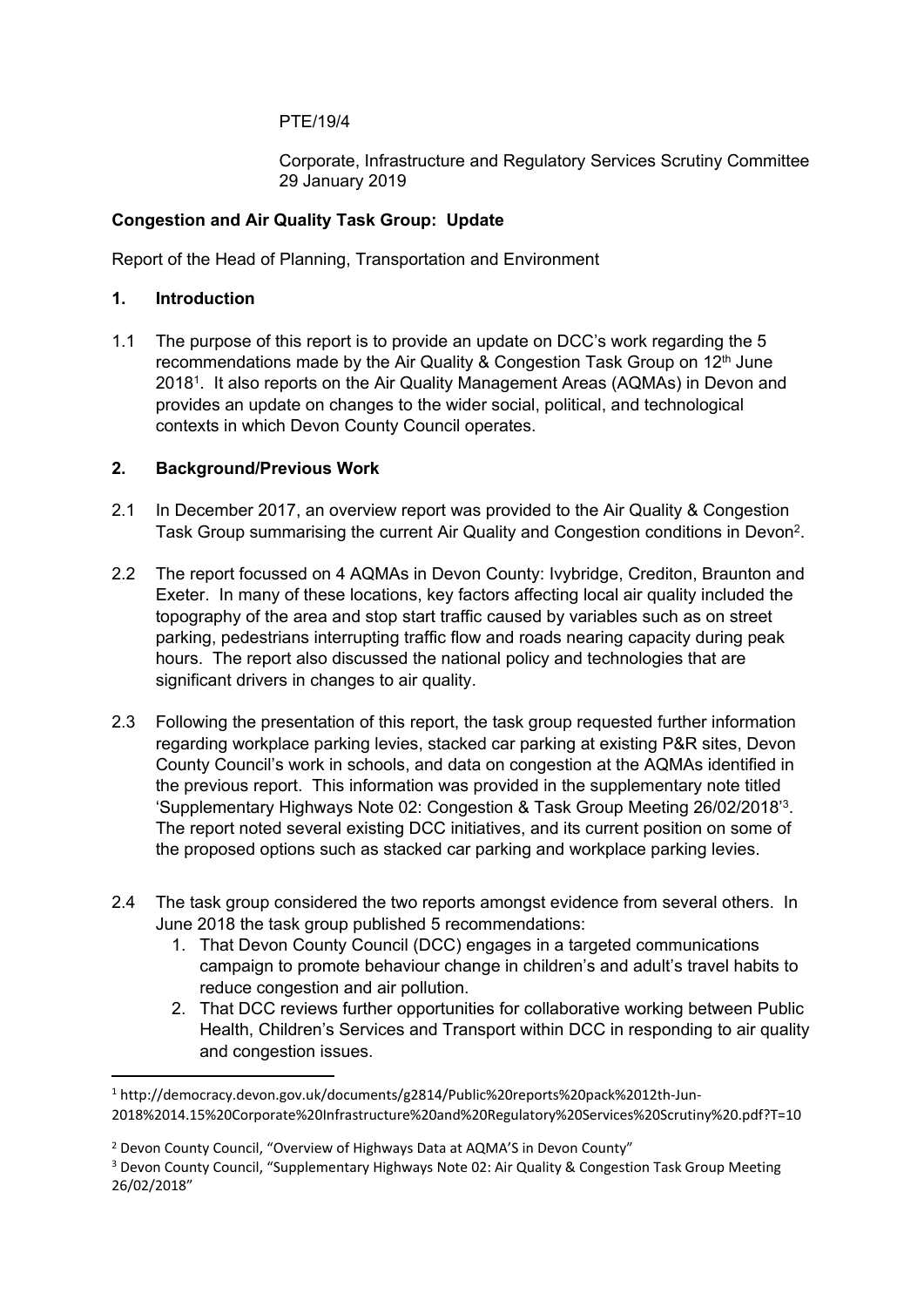- 3. That with partners, DCC to review what options can incentivise active travel to promote behaviour change surrounding transport habits in schools.
- 4. That DCC consider funding a bus pass for young people aged 16 to 20.
- 5. That DCC continues to implement the measures outlined in the Devon and Torbay Local Transport Plan (2011-2026) and continues to review the progress of the measures implemented
- 2.5 DCC welcomed the recommendations, though noted that initial estimates for a young person's bus pass would cost in the region of several millions of pounds to implement and run.

# **3. Changes in social, political and technological context**

- 3.1 The position of central government regarding air quality in the UK has remained fairly consistent since the publication of the task group's recommendations, however there have been several notable publications.
- 3.2 In August 2018, the consultation on the governments draft air quality strategy closed, with the final version due to be published soon<sup>4</sup>. The draft Air Quality Strategy focuses on transport alongside other sources of air pollution such as intensive agriculture food production, heating homes and the use of solvents. Transport related measures in the plan largely revolve around cleaner fuels and vehicles, micro plastics and emissions measurement rather than congestion management. It also looks to incentivise active travel through the existing investments outlined in the Cycling and Walking Investment Strategy, and shift freight from road to rail<sup>5</sup>.
- 3.3 In addition to the Air Quality Strategy, the Department for Transport (DfT) published the 'Road to Zero' strategy in July 2018<sup>6</sup> which outlines plans to shift towards cleaner road transport. It outlines the ambition to see at least 50% of new car sales being ultralow emission by 2030 and commits to taking steps to accelerate uptake amongst all users, including the private car owner, through campaigning and incentives. The report notes its previous commitment to infrastructure, particularly the availability of charging infrastructure through the £400m Charging Infrastructure Fund, the Electric Vehicle Homecharge Scheme, Workplace Charging Scheme and plans to introduce a requirement for all new homes to be Electric Vehicle (EV) ready.
- 3.4 To support the development of electric vehicle infrastructure and autonomous vehicle technologies, the Government approved an Automated and Electric Vehicles Act in July 2018. This Act lays down the legal framework for future legislation which will allow the Government to regulate and improve electric vehicle charging infrastructure in the UK.
- 3.5 Technology is also progressing, with more manufacturers providing a wider range of Electric Vehicles. New models are being introduced to the market every year. Technological developments are typically offering increased battery range which will make them a viable choice for more motorists to consider. Including both pure electric

<sup>4</sup> https://www.gov.uk/government/consultations/air-quality-draft-clean-air-strategy-2018

<sup>5</sup> https://consult.defra.gov.uk/environmental-quality/clean-air-strategy-consultation/user\_uploads/clean-airstrategy-2018-consultation.pdf

<sup>6</sup> https://www.gov.uk/government/publications/reducing-emissions-from-road-transport-road-to-zerostrategy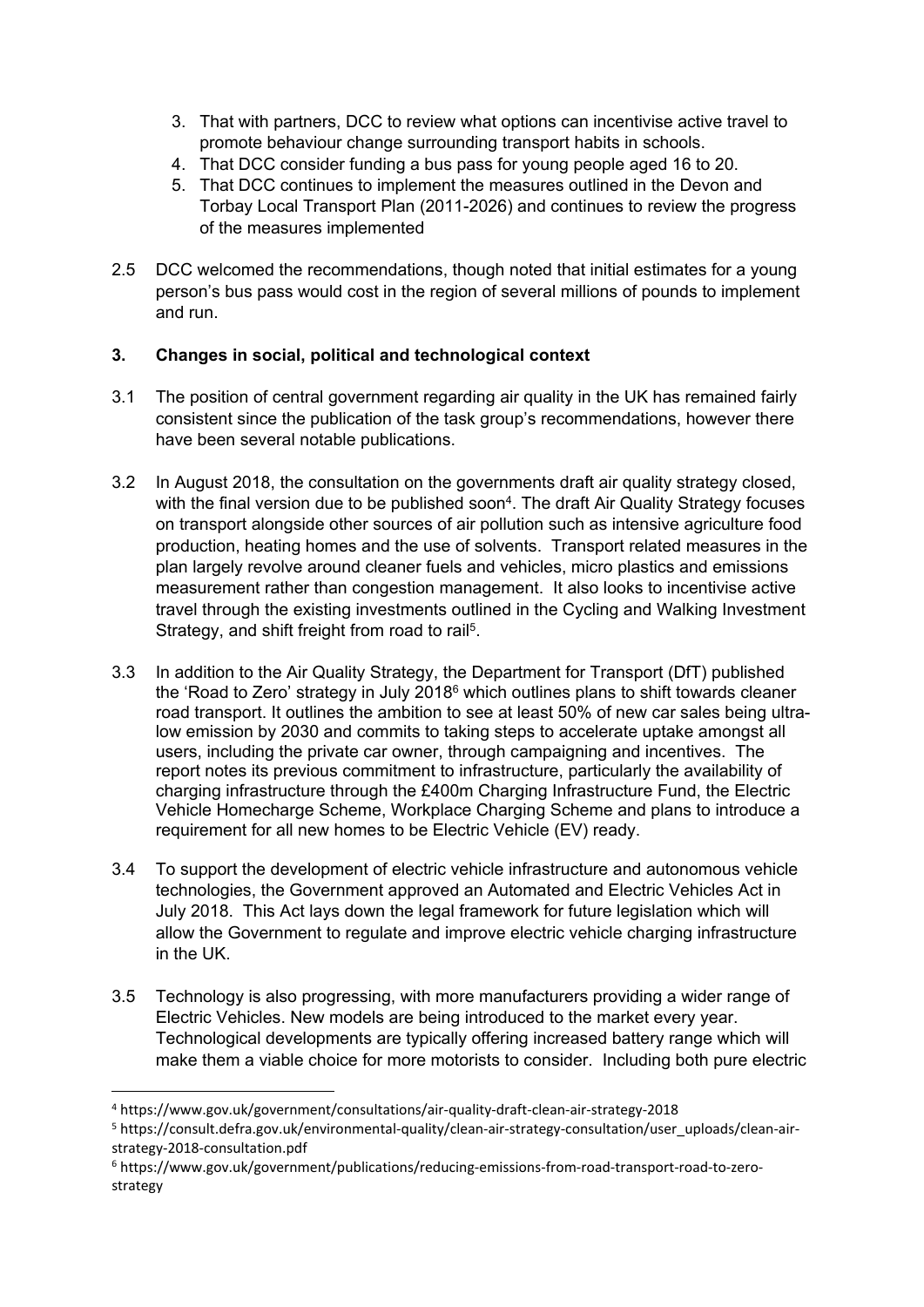and plug-in hybrid vehicles, there are now 120 different models of plug in vehicle to choose from in the UK, offering a low emissions alternative to most types of internal combustion powered vehicle. Ownership of plug in vehicles has been increasing rapidly from around 3,500 registered vehicles in 2013 to 182,000 in October 2018<sup>7</sup> . However, surveys such as the OVO Energy survey (2018)<sup>8</sup> highlight that despite improving technology and a range of subsidies there are still concerns over the affordability of EVs and the availability of supporting infrastructure.

- 3.6 Transport providers are also making changes, for example locally Stagecoach are actively considering ways to improve the emissions of their vehicles and one way of doing this is to convert them to electric. To enable this process to gain momentum there is a need for some seed corn funding. As a consequence, DCC is working with Stagecoach in a bid to government to support a modest fleet of electric busses.
- 3.7 The bid aims to convert Exeter cross City Park & Ride service to run with full electric vehicles, including heating. Matford Park & Ride is a unique bus depot and Park & Ride site offering the potential to store solar energy for overnight charging. In addition, it has the ability to make the charging facilities available to the public during the daytime. The service operates through Exeter's historic High Street and four areas with poor air quality and links two of the South West's largest industrial areas with the city centre in addition to traditional Park & Ride connections. Funding is requested for the additional cost of purchasing nine vehicles, which includes one spare, along with the infrastructure cost for an innovative battery/solar changing solution.

## **4. An Update on Local Air Quality Management Zones**

- 4.1 Since DCC produced the technical notes outlined above, 2017 data has been made available for AQMAs across Devon County. This data shows that air quality in many of the areas highlighted in the previous supplementary task group reports have seen a general overall improvement in air quality.
- 4.2 Graph 1 summarises air quality performance over the last 6 years within the eleven AQMAs that have been declared within the Devon County Council managed highway area.
- 4.3 It should be noted that the Totnes AQMA area was extended in 2016 to encompass an additional monitoring site on the A385 to the east of the town at the True Street junction, Berry Pomeroy. This site has higher recorded NO2 measurements at 56.19 ug/m3. But this site is at a point where a residential property directly abuts the A385. The figures shown in the graph represent the worst performing site within Totnes is at Bridgetown Hill.
- 4.4 It should also be noted that new monitoring sites were introduced in 2017 within the Newton Abbot AQMA. Some of these sites will monitor the impacts for AQ of planned road improvements. But one new site at Exeter Road has higher recorded NO2 measurements at 52.84 ug/m3. For comparison with other AQMAs, the table currently

<sup>7</sup> https://www.nextgreencar.com/electric-cars/statistics/

<sup>8</sup> https://www.ovoenergy.com/blog/ovo-news/whats-stopping-the-electric-vehicle-revolution.html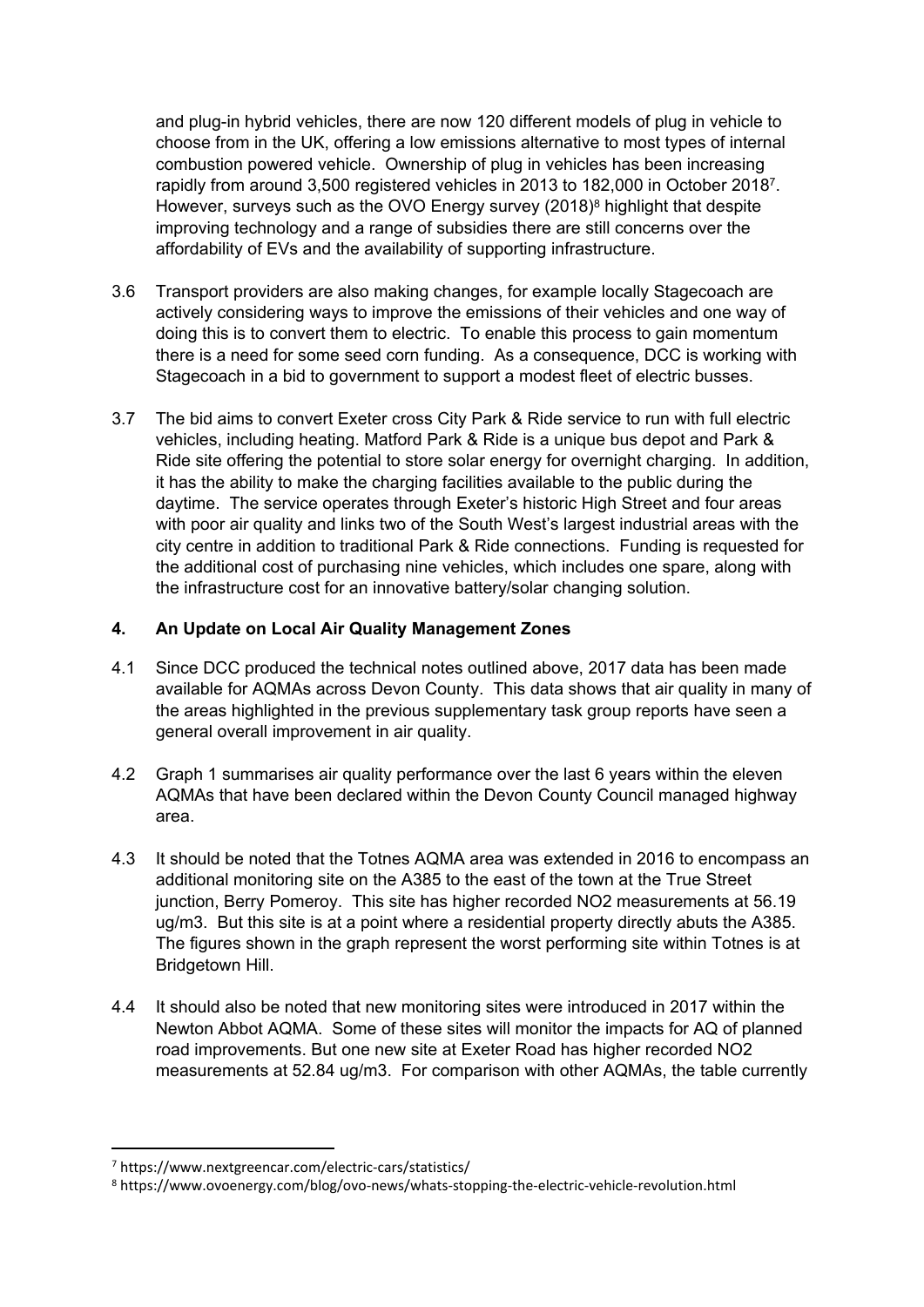

identifies the next worst performing site within the Newton Abbot AQMA that is located within Wolborough Street.

4.5 From the eleven AQMAs that were declared within Devon, eight are currently showing 2017 NO2 monitoring levels below the national objective for an annual mean of 40 ug/m3. Under current DEFRA guidance, if annual monitoring shows air quality levels remain consistently below the threshold level for two years, then the AQMA can be considered for revocation. The AQMA at Honiton has now been revoked (April 2018). The AQMAs at Dawlish and Kingskerswell have been identified for revocation in 2019. AQMAs at Cullompton, Crediton and Braunton are all being considered for a revocation or reduction subject to future monitoring performance.

### **5. Task Group Recommendations 1 & 3**

*Targeted Behavioural Campaigns & Incentivising Active Travel Habits in Schools*

- 5.1 The Task Group made a recommendation for a targeted behaviour change campaign, focussed on two areas:
	- The reduction of short distance car journeys undertaken by parents to transport children to school
	- The reduction of engine idling, particularly outside schools.
- 5.2 The group made a further recommendation to deploy a dedicated officer directly into schools in heavily congested areas, and to make funding available for small capital projects in the vicinity of schools.
- 5.3 There is an on-going programme of support for schools provided through the Access Fund and other previous funds such as the Local Sustainable Transport Fund (LSTF) since 2012. The current Access Fund is a 3-year programme of engagement and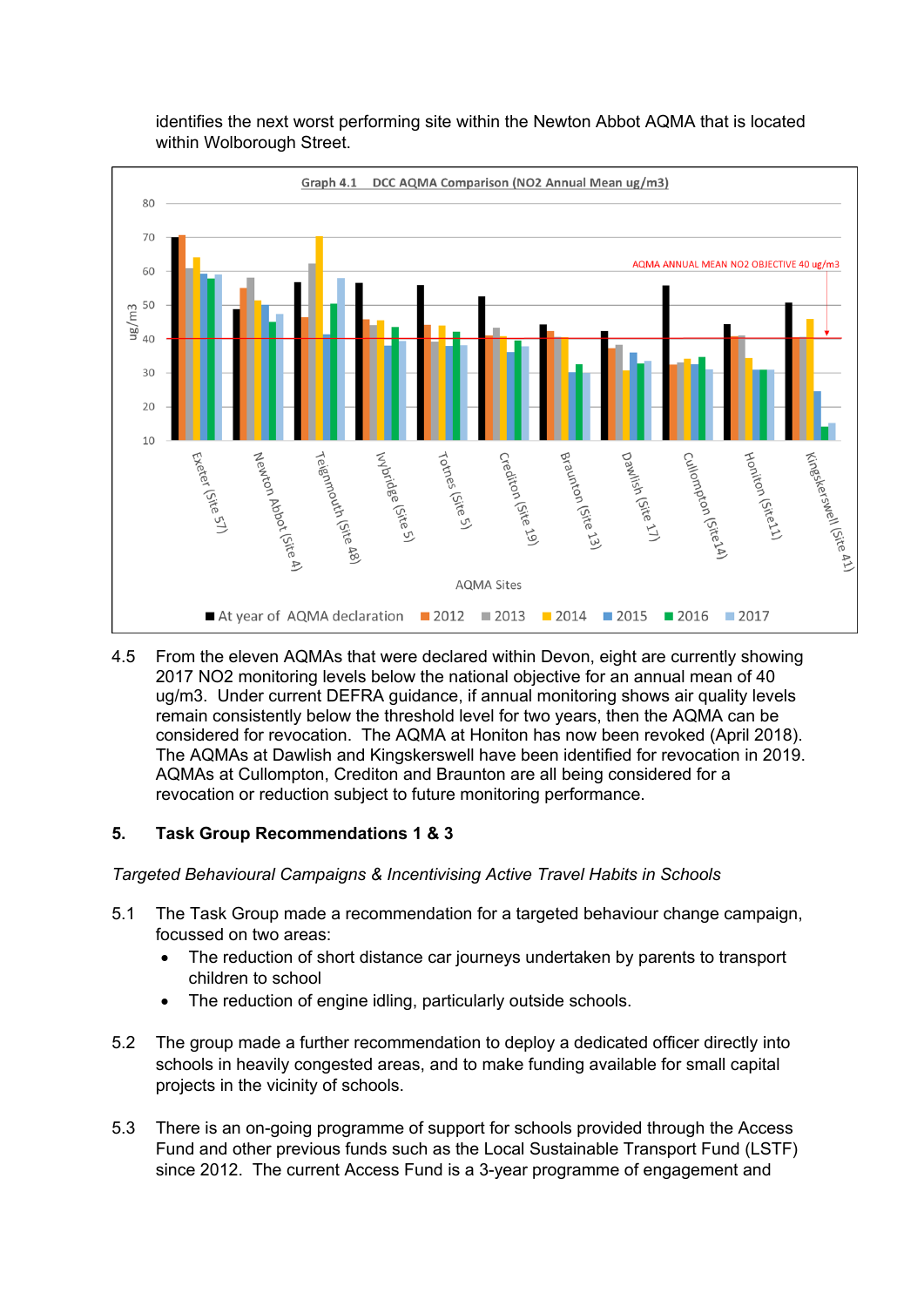events funded by a £1.5million grant won by DCC through a competitive bid process to encourage and support active travel in schools, workplaces and communities. Since its start in March 2017, the Access Fund has:

- Engaged with 40 education establishments in our target areas of Exeter, Newton Abbot and Barnstaple
- Delivered over 500 events and activities in schools, organised by officers, schools and SUSTRANS volunteers
- Held events for a total of over 40,000 attendees
- Organised several larger community events.
- 5.4 It should be noted that due to the Access Fund's limited budget that there is a focus on providing officer support and events over infrastructure to maximise the reach of the fund.
- 5.5 Some events support active travel such as cycle confidence sessions, walking buses and bike maintenance workshops, whilst some actively incentivise it such as the recent 'Leg it to Lapland' campaign. Much of DCC's Access Fund work in schools (carried out largely through SUSTRANS) already targets the short distance car journey. Activities range from fun competitions to event days, to cycle confidence sessions. These encourage children to become ambassadors for sustainable travel, and influence both their own and their guardians travel decisions in the long-term.
- 5.6 Devon also has a thriving Bikeability programme, which sees DCC working with schools to provide practical skills and understanding how to cycle on today's roads. Bikeability gives children the skills and confidence for all kinds of cycling.
- 5.7 There are three Bikeability levels, each designed to improve cycling skills, no matter what is known already. Levels 1, 2 and 3 take trainees from the basics of balance and control, all the way to planning and making an independent journey on busier roads. More information can be found at: <https://www.traveldevon.info/cycle/cycle-training/>
- 5.8 Paragraph 5.5 of the task group report notes that social media is an effective way to influence behaviours. DCC run two officer led twitter accounts (Travel Devon and Cycle Devon) with a combined total of over 6000 followers and an online newsletter with over 8,000 subscribers. Travel Devon is a benchmark sponsor of the 'Grow Green' initiative and has supported Clean Air Day for the last two years; promoting a 'leave your car at home day' and highlighting positive local case studies of sustainable travel such as IKEA Exeter.
- 5.9 In the future, it may be possible to further utilise the established online comms channels outlined above to promote targeted communications directly related to the two campaigns recommended by the task group. Indeed, Devon County Council is in the process of planning a campaign with a specific environmental message to be rolled out across communications channels in FY 19/20.
- 5.10 With current constraints to funding, the number of schools involved and the increasing demands for projects and studies has led to DCC adopting a proportional level of expenditure approach. Unfortunately, with these constraints it is not currently possible to employ further officers to work directly in schools. The road network is very mature so there are few campaigns for infrastructure, however any request will be considered on its merits per the task groups recommendations.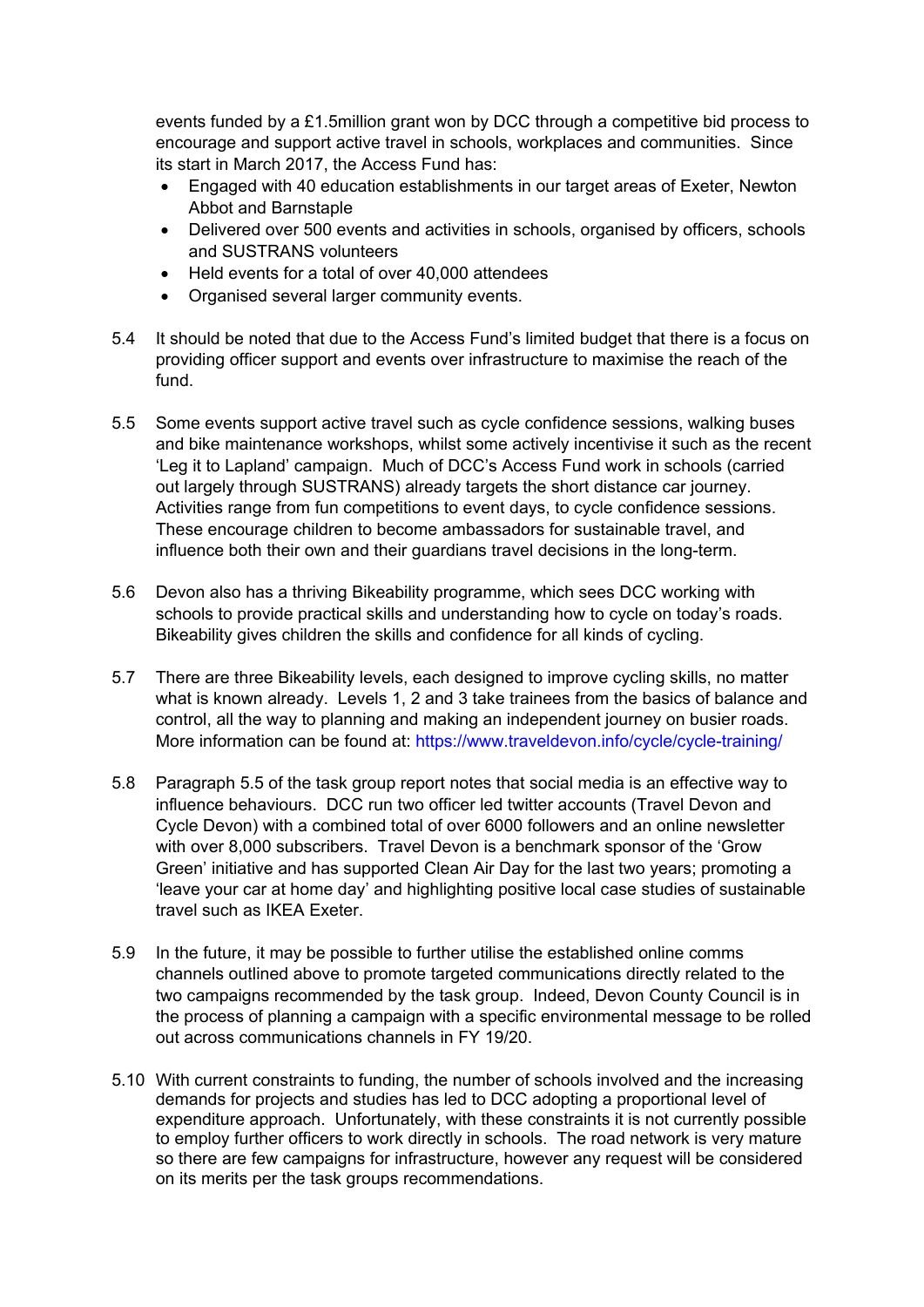## **6. Recommendation 2: Opportunities for Collaborative Working**

## *The Access Fund & Public Health*

- 6.1 The Access Fund team works closely with Public Health. There are regular meetings between the two groups to share progress and identify opportunities for collaborative working to achieve common goals.
- 6.2 One such common goal is to increase the amount of active travel in the county. From the Access Fund's perspective an increase in active travel represents a move away from the private car and a reduction in congestion. For Public Health the focus is likely to be more on the health benefits of undertaking regular exercise. Meeting regularly helps the two organisations understand each other's objectives.
- 6.3 An example of collaborative working is at Cranbrook. The town has been developed as one of 10 'Healthy New Towns' in a programme run by the NHS that aims to rethink the way places are designed to provide an innovative approach to the delivery of public services in new housing developments. As such, Cranbrook is a key Access Fund target area for encouraging the uptake of active modes. The town is also one of 12 national Sport England Local Delivery Pilot locations which aims to make Cranbrook an example of best practice in encouraging families to be active together. Though the Sport England Pilot is in its early phases, Public Health are already heavily involved.
- 6.4 It has been identified that the objectives of the Access Fund and Public Health align in for these two projects in Cranbrook. A collaborative approach is being taken to reach the mutual objective of increasing physical activity in the town.

### *DCC & District Councils*

- 6.5 Officers work closely with colleagues from the District Councils in all aspects of planning. This takes account of congestion and air quality. The location of development is key to this process. Sites which have good public transport and cycle connections are strongly supported in the Local Planning process. These tend to be in or adjacent to the built-up areas.
- 6.6 Where there is an AQMA the collaborative approach has resulted in the delivery of several measures to improve air quality as set out in section 5. A good example of this is in Ivybridge where the District Council have purchased a property which, when demolished, is a key element of improving air quality on the main road into Ivybridge.
- 6.7 An innovative example of this collaborative approach is the progress that has been made on the District Heating system at Cranbrook and how it is being rolled out though the East of Exeter Growth area.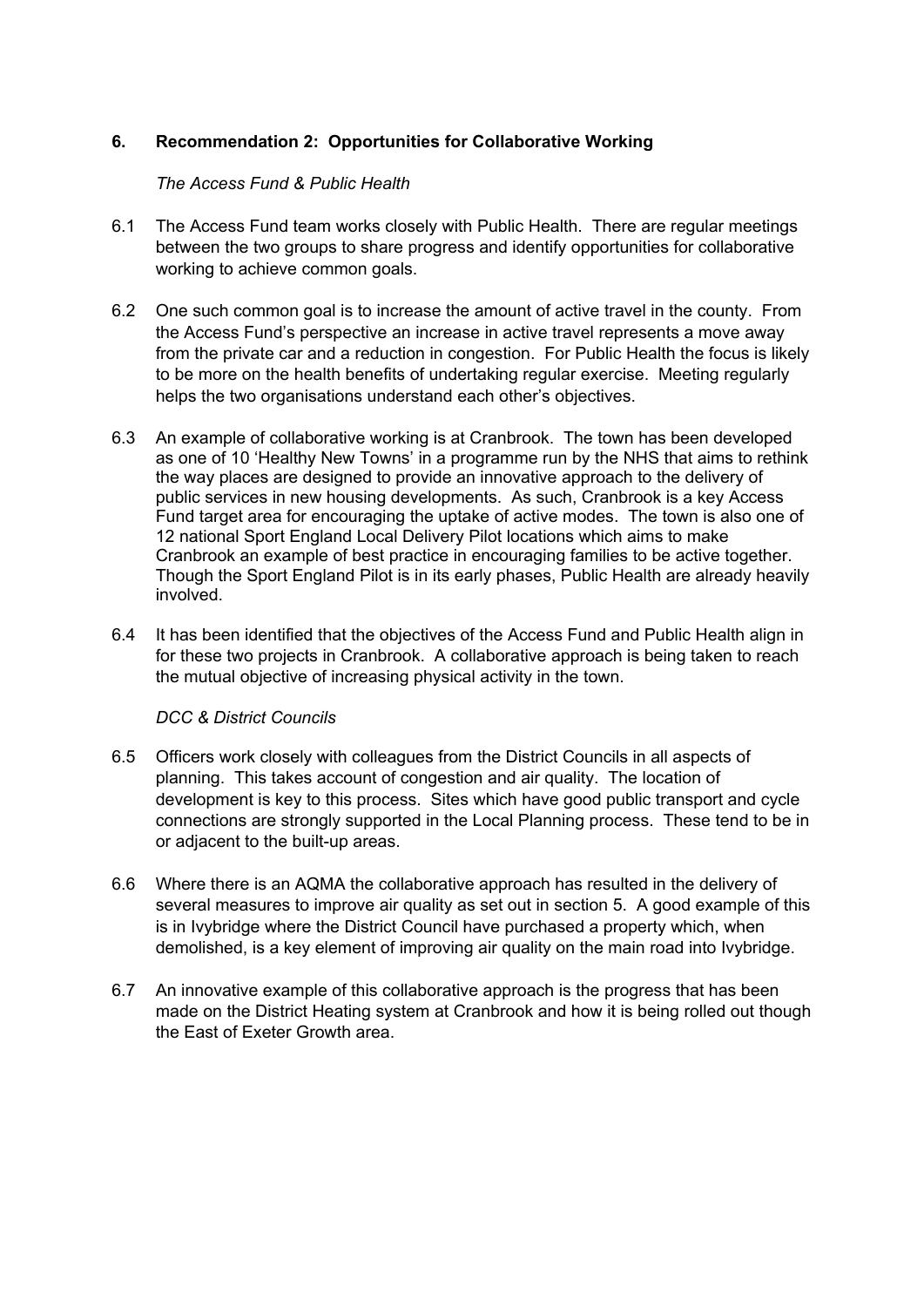## **7. Recommendation 4: Funding a Young Persons Bus Pass**

- 7.1 Recommendation 4 states that DCC should consider funding a young person's bus pass. Whilst this may seem straight forward in theory as there is already a wellestablished system for the existing bus pass scheme, in practice there are some significant differences which make the introduction of a young person's bus pass more challenging.
- 7.2 The older persons bus pass is a statutory requirement, meaning that all bus providers are required to sign up to the scheme and provide free travel at the point of use which can then be recharged to the local Council. As there is no national requirement for a young-persons pass DCC would need to negotiate with providers, with no guarantee that they would sign up for such a scheme. As such, introducing a county wide young person's bus pass would likely be a complex and resource intensive process.
- 7.3 There are existing programmes in place to help young people to access public transport. Many educational institutions and employers (including Devon County Council) in Devon already have individual agreements with local transport service providers that offer discounted travel. As noted in the Task Groups report Stagecoach already offer a discount card for young people and students. The Access Fund also offer free taster travel vouchers to encourage people to try using public transport and create a shift away from the private car in the long term.
- 7.4 The cost of introducing a Young Person's bus pass is estimated to be in the region of £5m per year. As noted in 'Supplementary Highways Note 02: Congestion & Task Group Meeting 26/02/2018', young people's travel habits already tend to display low proportions of car use therefore the benefit of further incentivising public transport is likely to be relatively low.
- 7.5 In the absence of a statutory requirement for transport providers to accommodate a pass, the existing support available to young people to access public transport, and the limited expected impact of introducing a new bus pass, Devon County Council at this time does not consider that providing a young person's bus pass as recommended by the Task Group presents good Value for Money. DCC will continue to work with schools, colleges and places of employment to support young people in accessing education and jobs through sustainable modes and will continue to look for opportunities to incentivise public transport use that provide good value for money to the public.

#### **8. Recommendation 5: Continue to implement and review progress of the Local Transport Plan**

- 8.1 Prior work supported through the Local Transport Plan (LTP) has been important in delivering air quality improvements within the eleven Devon AQMAs identified under Section 4.
- 8.2 The completion of the A380 South Devon Highway in 2017 provided a bypass route for Kingskerswell. This, in conjunction with streetscape improvements within the village centre that support sustainable travel, has resulted in a significant drop in air quality pollution levels. It is anticipated that this AQMA will be revoked this year (2019).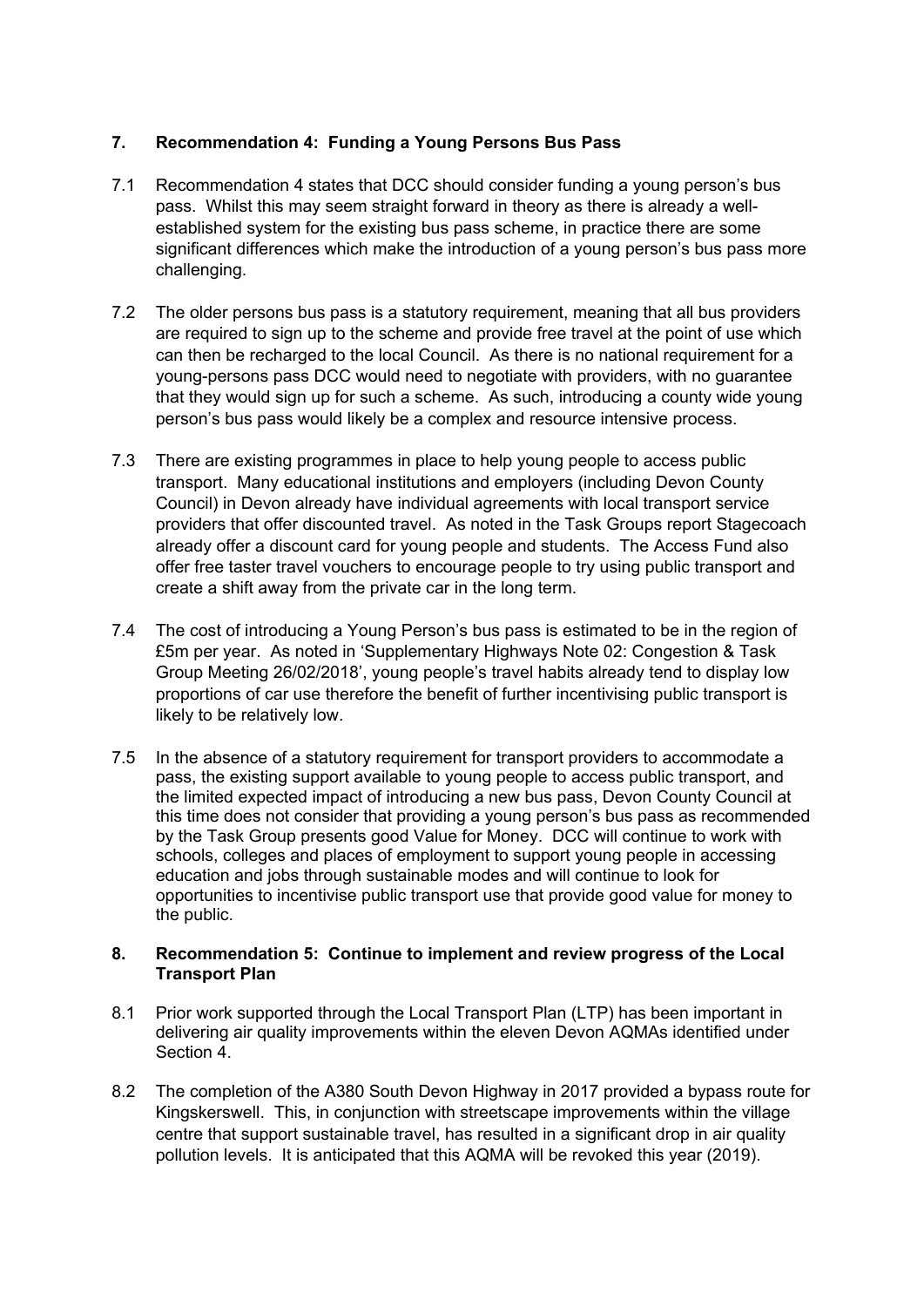- 8.3 In Crediton the worst performing monitoring sites were located around Exeter Road. The completion of the Crediton Link Road in 2015 that connected the A377 to the Lords Meadow industrial estate has delivered a significant drop in pollutant levels in this area. Part of the High Street area remains close to objective limits and DCC is currently supporting the community in developing streetscape proposals for the A377 route through the town centre. Air quality pollution levels within the town are currently below the annual objective and the AQMA is being considered for reduction or revocation.
- 8.4 At Honiton air quality levels have been improving consistently since the AQMA was first declared. A scheme to improve the Turks Head junction for town traffic joining the A30 was completed in 2016. A new roundabout at this junction has delivered reductions in peak time congestion, reduced journey times and has contributed towards achieving air quality improvements for the town centre. This AQMA has now been revoked (2018).
- 8.5 At Cullompton junction improvements on the High Street\Fore Street were made to both the Station Road and Tiverton Road junctions in order to reduce congestion and support air quality. Microprocessor Optimised Vehicle Actuation (MOVA) control and pedestrian crossing improvements were introduced at the Station Road junction in 2013 and a right turn ban was trialled and introduced at the Tiverton Road junction in 2014. Further work is continuing to support future development growth around the town. The AQMA is being considered for revocation.
- 8.6 At Dawlish the AQMA has been performing well over the last 6 years and is being identified for revocation this year. However further development growth is identified to the west of the community and DCC has been working in partnership for the early delivery of a new link road, bridge and cycle infrastructure to support and mitigate the impacts from this development.
- 8.7 At Ivybridge the LTP is supporting a scheme proposal to provide a new parking facility close to Western Road. This will enable on street parking to be removed and footpath improvements to be introduced on Western Road. Air quality monitoring for 2017 shows pollution levels just below the objective, but the described proposals are aimed at maintaining reductions in pollutant levels and managing the impact of development growth within the AQMA.
- 8.8 Work at Braunton is being planned to support and maintain air quality levels in the village centre. Parking management and car park access improvements were completed in 2013 and 2017 respectively. Further short term and long-term measures have been identified to support the Air Quality Action Plan (AQAP) and are being discussed with the parish council. In the most recent dataset (2017) pollutant levels within the original AQMA boundary were below the objective level.
- 8.9 Within Totnes the highest pollutant levels occur on the A385 at Bridgetown Hill, where there are limited opportunities for significantly improving the flow of traffic along the corridor. DCC will support the District with delivery of a revised strategy and AQAP following consultation, however viable measures may need to be focused on supporting sustainable travel for longer term air quality benefits. Potential improvements may include increased car-club provision, walking\cycling improvements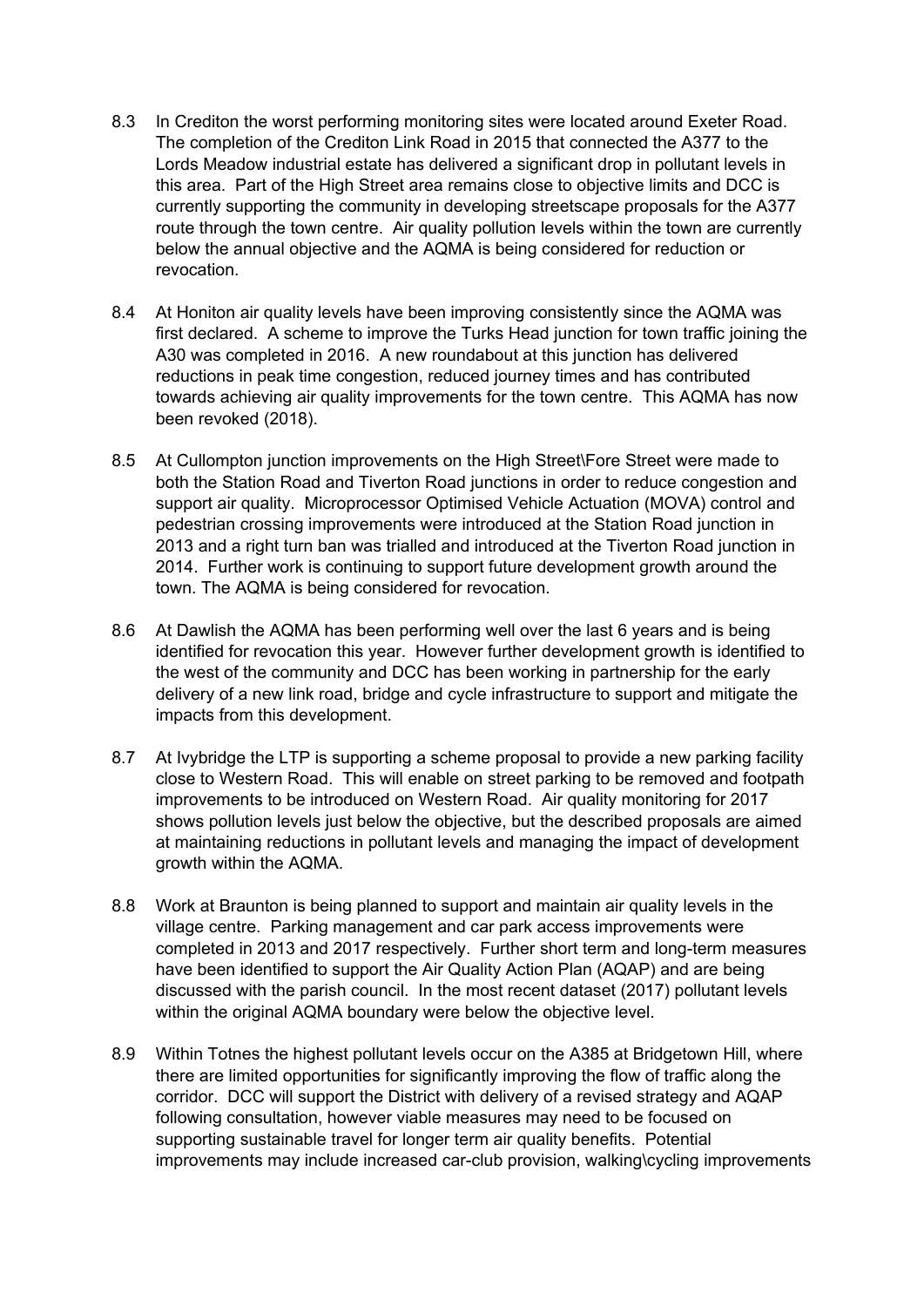including e-bike club hubs, public transport improvements and exploring opportunities for Electric Vehicle Infrastructure.

- 8.10 Similarly, there are limited opportunities for significant highway improvements to improve traffic flow at Teignmouth on the A379. In Teignmouth the area with the highest monitored AQ exceedances is on A379 Bitton Park Road, though other measurements recorded nearby still show exceedances (the next highest annual mean of 42.68 ug/m3 recorded in 2017). A revised AQAP for Teignbridge and Teignmouth is currently awaiting approval by DEFRA. This identifies 25 generic measures that will need to be developed for each AQAP within Teignbridge and include common themes like cycle networks, public\community transport and sustainable travel links. There has been considerable investment to date in the strategic cycle links connecting Dawlish to the Exe Estuary Trail and work has been continuing to build on this to develop the Teign Estuary Trail between Newton Abbot and Dawlish.
- 8.11 Within Newton Abbot a package of transport measures has been progressed to support traffic management, new developments and air quality in the town. Improvements to the A38\A382 Drumbridges roundabout were completed in 2015 and further road widening and public transport improvements to the A382 corridor are expected to commence in 2020. An associated scheme is being progressed for delivery of an A382-A383 link road through the Houghton Barton development, and work is currently being undertaken to develop a business case for the delivery of a new Wolborough link road connecting the A381 to the A380 via Decoy.
- 8.12 In conjunction with works for the South Devon Highway; access improvements were introduced in 2015 for the Decoy industrial estate, the Heart of Teignbridge walking and cycling strategy is being progressed to support sustainable travel choices around the town, the A38 Heathfield cycle bridge opened in 2015, construction of the A383 sections of the East-West cycle corridor is due to be completed in summer 2019, and other cycle links under the strategy including links at Ogwell, Kingsteignton and in the town centre are either in development or completed.
- 8.13 Within Exeter pollution levels are reducing but remain high at several monitoring sites. Key highway improvements have been delivered in recent years including the A379 Bridge Road widening scheme to increase radial route road capacity, the Cumberland Way link and a Moor Lane junction improvement scheme is planned to commence in 2019. Further transport infrastructure improvements have been delivered to support the East of Exeter growth point. These are outside of the city boundary and AQMA but contribute to improving air quality by supporting sustainable travel into the city centre. The investment includes the strategic cycle route corridor E4 and a new Park & Change planned for Science Park in 2019/20.
- 8.14 New rail stations have been delivered at Cranbrook and Newcourt in 2015 and work is progressing to deliver a further station at Marsh Barton. A new Exeter AQAP was adopted by Exeter City Council (ECC) in 2018. The new measures identified by the AQAP reflect work packages being developed for the GESP (Greater Exeter Strategic Plan), Exeter SUMP (Sustainable Urban Mobility Plan), Sport England Pilot Projects and the Devon and Exeter Low Carbon Energy and Transport Technology Initiative (DELETTI). A key area of future action for air quality in the city includes developing a traffic management solution for the B3138 Heavitree Road\Wonford Hill corridor to reduce vehicular emissions.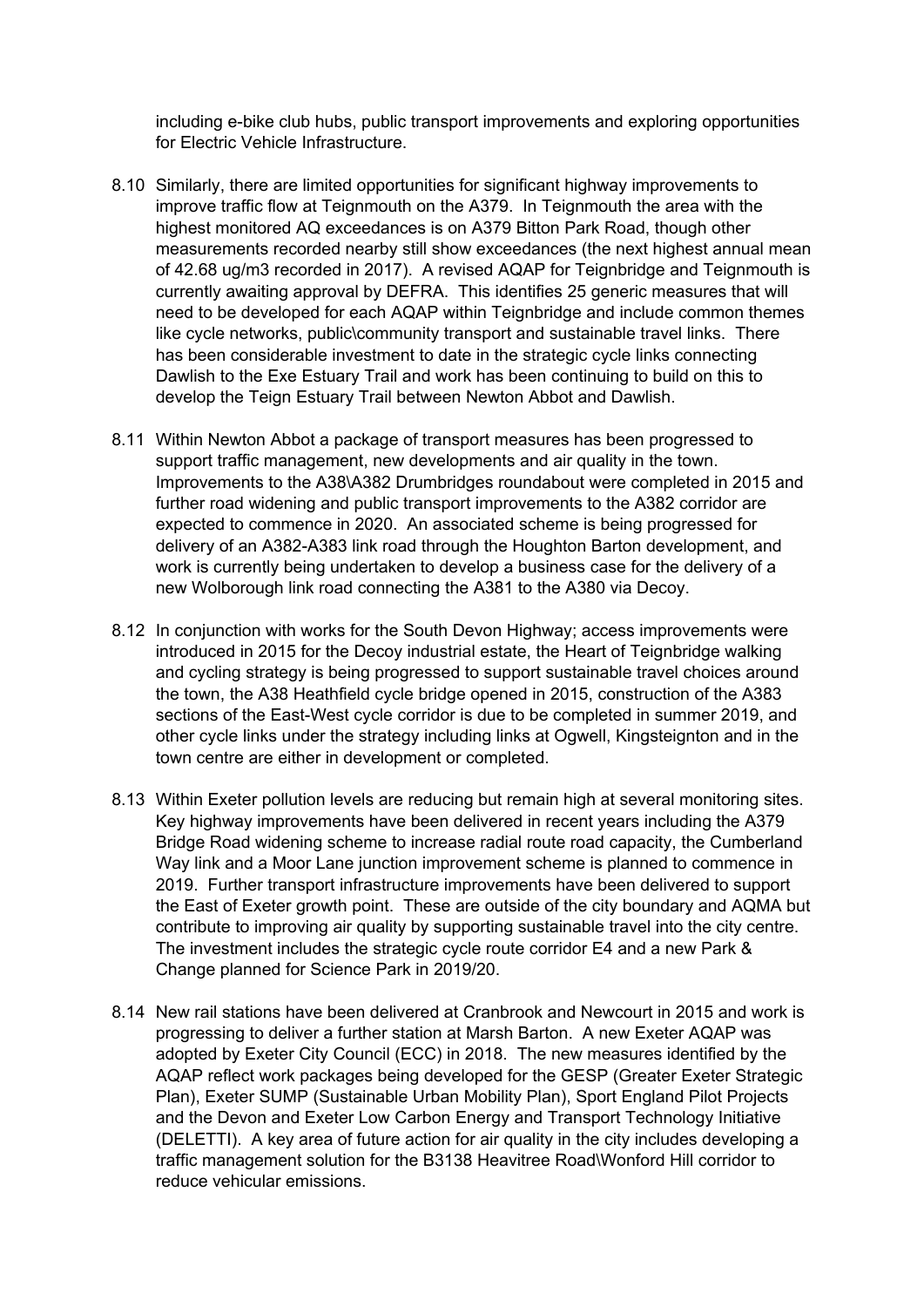Across the county DCC is currently engaged in supporting three grant projects to deliver plug in vehicle infrastructure. This includes providing charge points adjacent to major roads through a Highways England grant for the provision of Rapid Electric Vehicle Charge Points. Providing new public charge points in partnership with District Councils at off street public parking locations across the County. Sites have been identified within towns with AQAP's at Exeter, Honiton, Totnes, Ivybridge, Teignmouth and Newton Abbot. And DCC is a partner in the feasibility stage of a government funded Innovate UK project that could facilitate the roll out of on-street residential charging infrastructure around Exeter.

## **9. Summary**

| Recommendation                                                                                                                                                                                                 | <b>Action Plan</b>                                                                                                                    | <b>Progress to date</b>                                                                                                                                                                                                                                                                                                                                                                                                                                                                                                                                           |
|----------------------------------------------------------------------------------------------------------------------------------------------------------------------------------------------------------------|---------------------------------------------------------------------------------------------------------------------------------------|-------------------------------------------------------------------------------------------------------------------------------------------------------------------------------------------------------------------------------------------------------------------------------------------------------------------------------------------------------------------------------------------------------------------------------------------------------------------------------------------------------------------------------------------------------------------|
| 1) That Devon County Council (DCC)<br>engages in a targeted<br>communications campaign to<br>promote behaviour change in<br>children's and adult's travel habits<br>to reduce congestion and air<br>pollution. | Possible recalibration of<br>the Access Fund                                                                                          | The Access Fund has continued to work with children<br>through our education strand, and employees through<br>our workplace strand to encourage and promote<br>behaviour change. We have ensured that the message<br>is targeted to cover congestion and/or air quality.<br>During FY17/18, it has been calculated that initiatives<br>from the Access Fund programme saved in excess of<br>850,000 kg CO2.<br>We are planning a specific communications campaign<br>with an environmental message that will be rolled out<br>across our networks and the public. |
| 2) That DCC reviews further<br>opportunities for collaborative<br>working between Public Health,<br>Children's Services and Transport<br>within DCC in responding to air<br>quality and congestion issues.     | Contribute to review if<br>required and investigate<br>opportunities for<br>collaborative working<br>where they are<br>identified.    | The Access Fund programme collaborates with Public<br>Health and seeks opportunities to ensure that delivery<br>of our projects responds to air quality and congestion<br>issues.                                                                                                                                                                                                                                                                                                                                                                                 |
| 3) That with partners, DCC to review<br>what options can incentivise active<br>travel to promote behaviour change<br>surrounding transport habits in<br>schools.                                               | Review current work<br>with SUSTRANS for<br>opportunities to<br>promote and incentivise<br>sustainable behaviour<br>change in schools | We have a team of officers currently working with over<br>20 schools across Exeter, Newton Abbot and<br>Barnstaple to encourage pupils (and staff) to walk,<br>cycle or scoot to school.<br>Since March 2017, we have:<br>Engaged with over 40 schools<br>Delivered over 500 sustainable travel events<br>Reached over 40,000 pupils directly through<br>our activities                                                                                                                                                                                           |